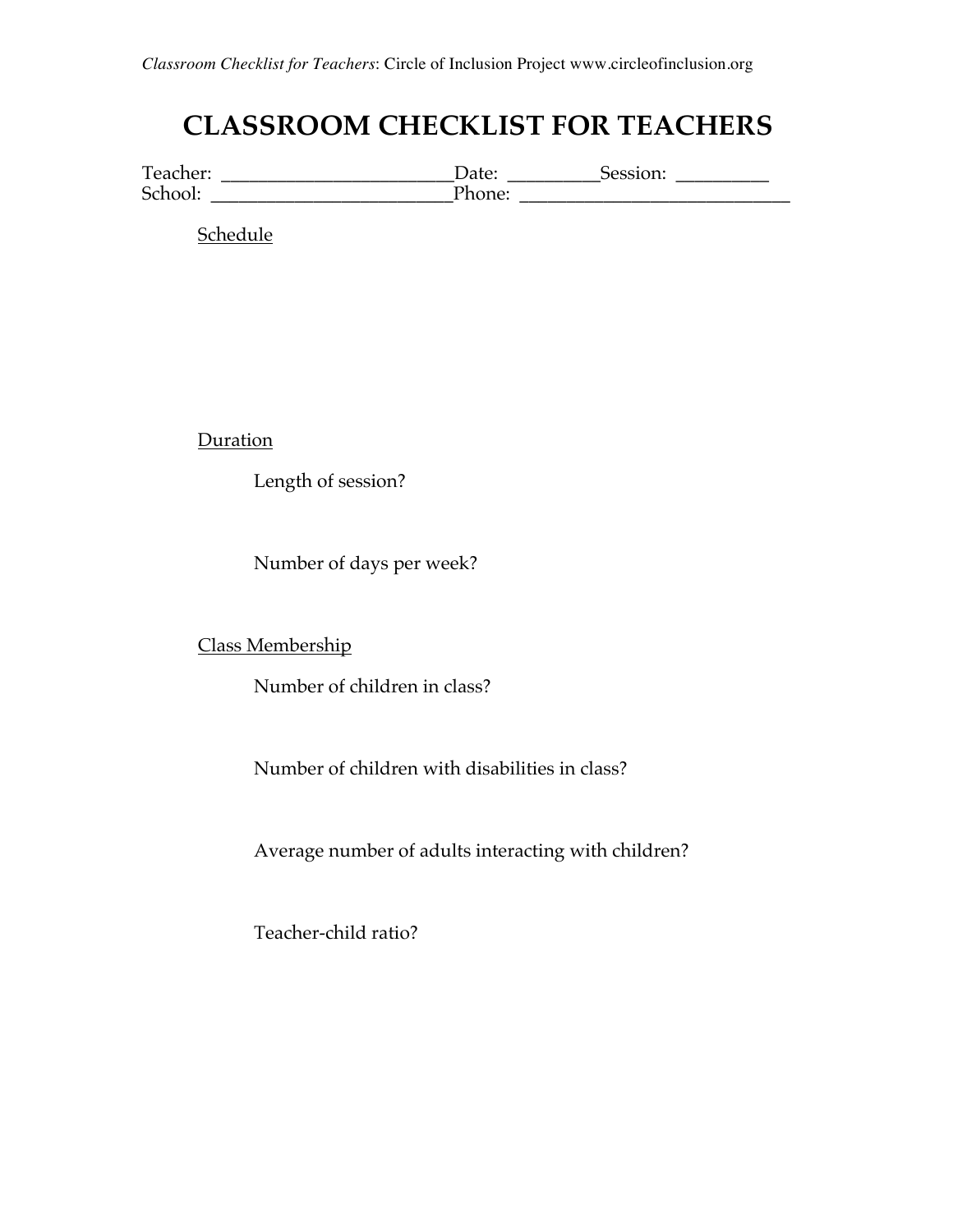## Physical Features

Is the classroom free of hazards?

Is the lighting acceptable?

Is there ample room for the number of people present?

Are all facilities accessible children with disabilities?

Do learning materials and equipment appear to be adequate?

Are work and play areas separated to minimize distractions?

Is there a "private place" in the classroom where children may go if they feel over-stimulated?

## Academic Features

Are there minimum competency levels for children in this classroom?

Is there a readiness checklist available for this program?

Are children taught at their developmental levels, or are all expected to accomplish the same task?

# Seating Routines

Do children ever sit on a rug? as a group on the floor? on individual spaces (carpet squares, taped spots) on the floor? in chairs?

Do children ever sit at desks?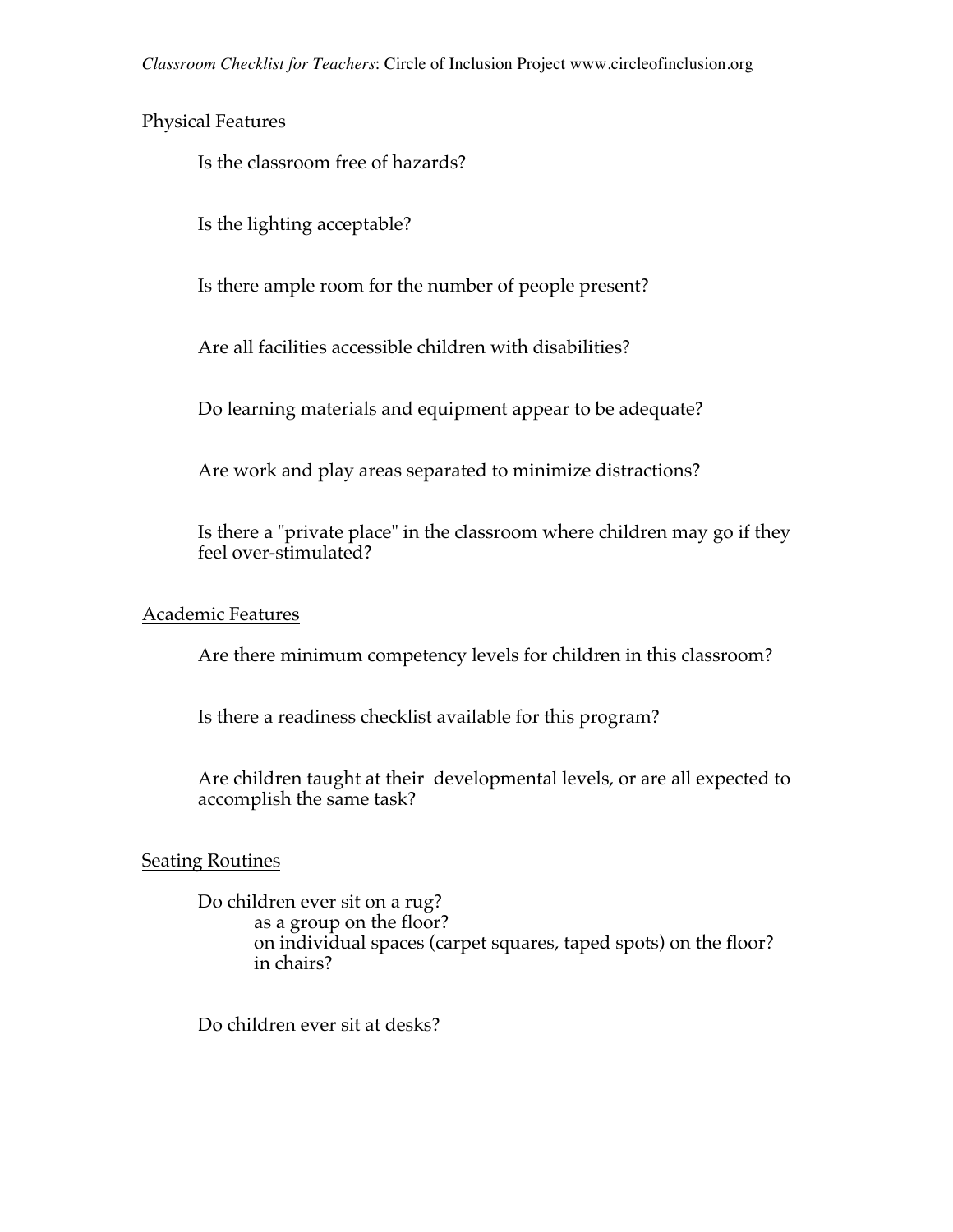Do children ever sit at small tables?

Do children at any time during the day sit in assigned seats?

## Instruction and Feedback Routines

Are children told exactly how and why to perform an upcoming activity, or are they expected to infer the procedure?

When are children given feedback on their work?

Is there more praising of appropriate behavior or more correcting of inappropriate behavior by the teacher?

Is there an individualized approach to academic work?

Is there a posted schedule which tends to be followed daily?

# Independent Work Routines

Are children expected to work or play without an adult continually nearby?

Are children expected to follow sequenced directions given at a previous time?

What instructional terms (circle, draw a line under, skip a space) are children expected to understand in order to work independently?

In what kind of seating arrangement are children expected to work independently?

What are children expected to do when the assigned task is finished?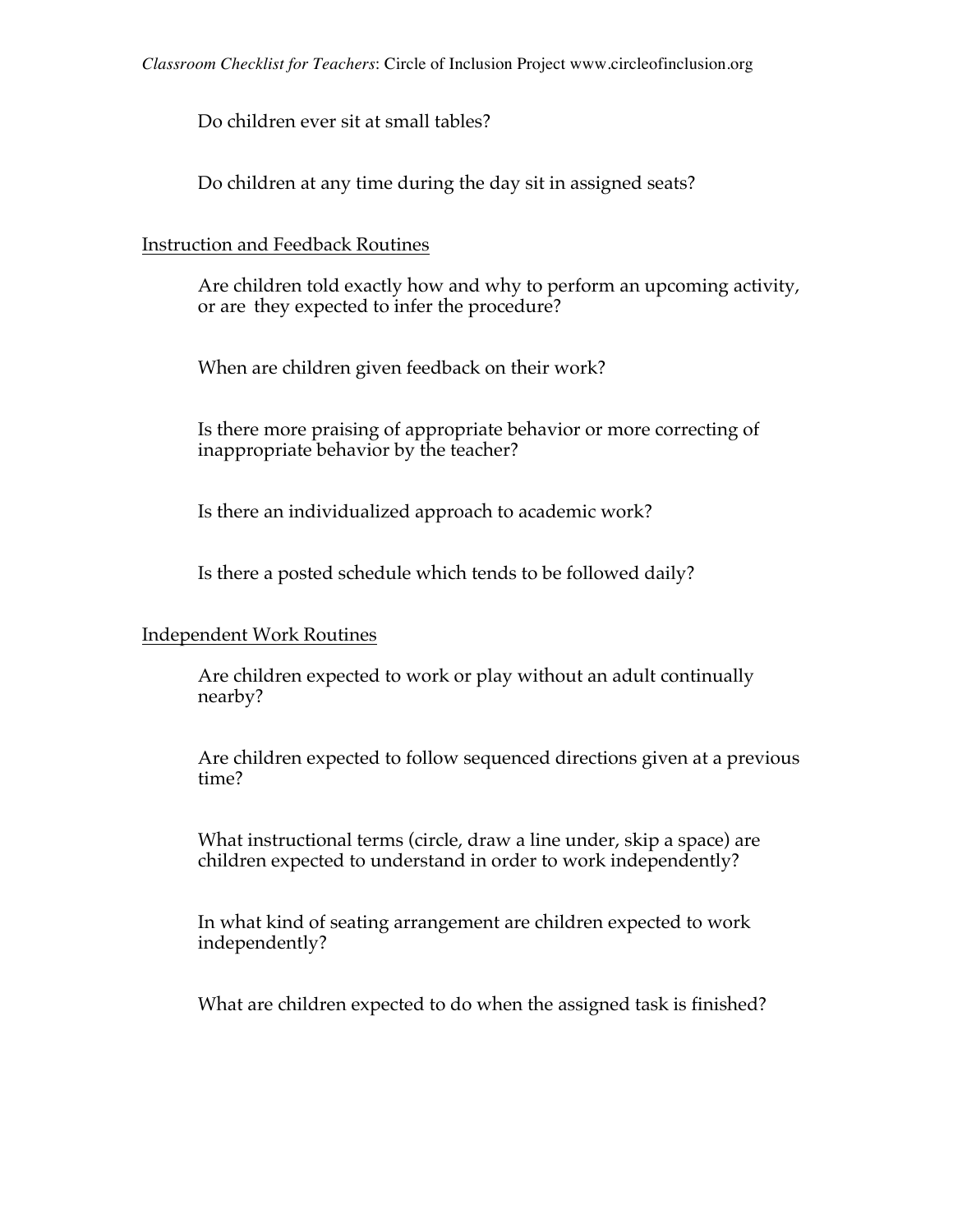#### Classroom Interaction

Is there any time when children are allowed to work cooperatively?

Are social interactions mostly positive?

Does the teacher appear relaxed and confident when interacting with the children?

Does the teacher find time for frequent personal comments to individual children during the session?

How long are children expected to listen and converse in a large group setting?

Are there opportunities for children to interact socially?

### Free Play Routines

Is there a scheduled choice time?

Are activity choices open?

#### Attention-and Assistance-Seeking Routines

Do children raise their hand to answer in a group situation?

Are children allowed to speak out answers without being called upon?

Are there other acceptable ways to seek the teacher's attention?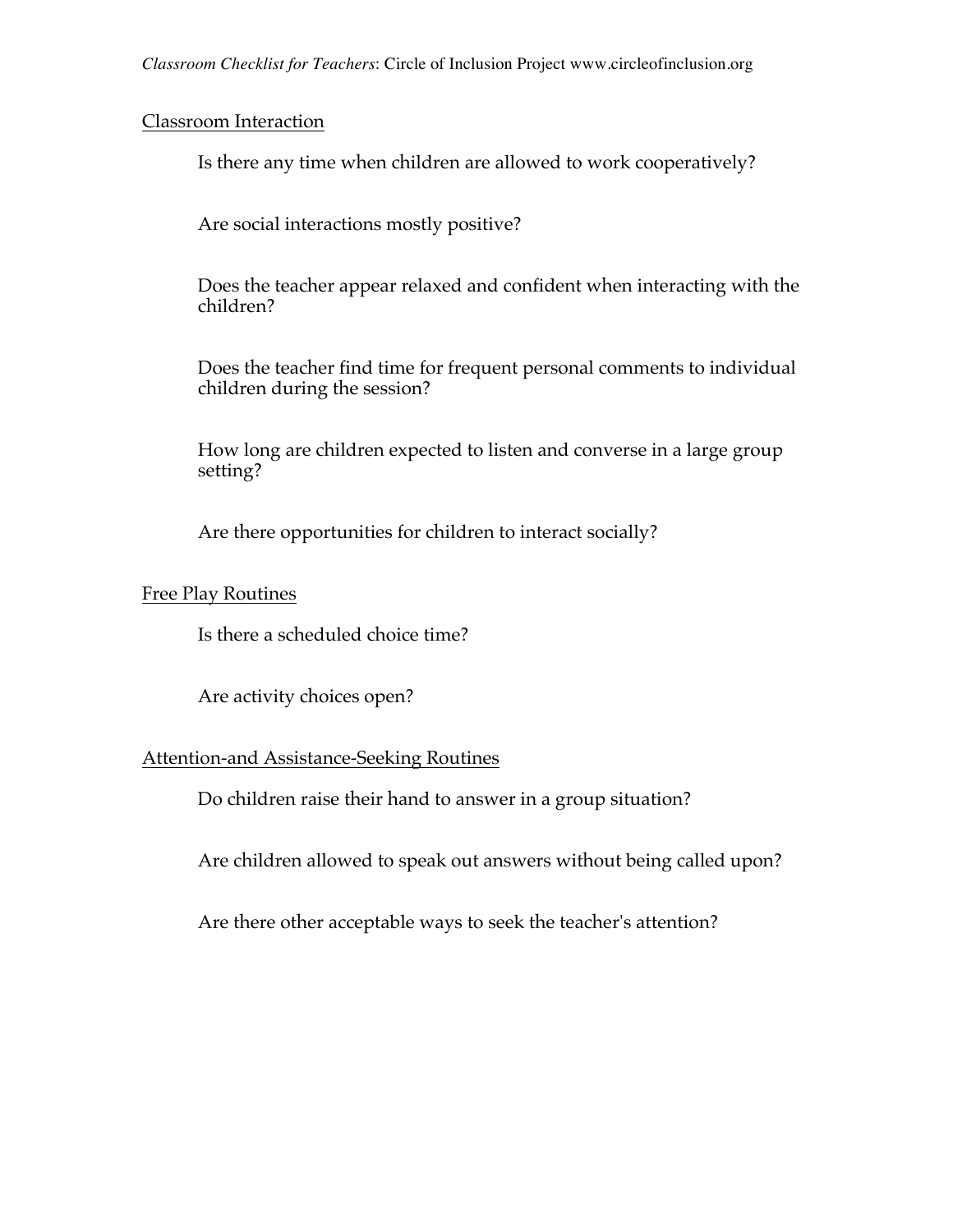Is it acceptable to ask peers for help?

Is there evidence of planned cooperative learning?

How do children address adults?

# Materials Management Routines

Do children get out or return classroom materials independently?

Do children have clean up responsibilities?

What kinds of self-care tasks are children expected to perform independently?

What are the children expected to manage independently during eating times?

# Movement Routines

Do children ever move in lines?

Do children ever move while holding hands with a partner?

Are any transitions cued by a direction from the teacher to the whole class?

How many different instructions are given at one time during group directions?

What types of external cues are given for transitions (lights off/on, piano chord, bell)?

Are there any complex cues for transition (symbols printed on cards or necklaces, movement to or from a designated color or shape)?